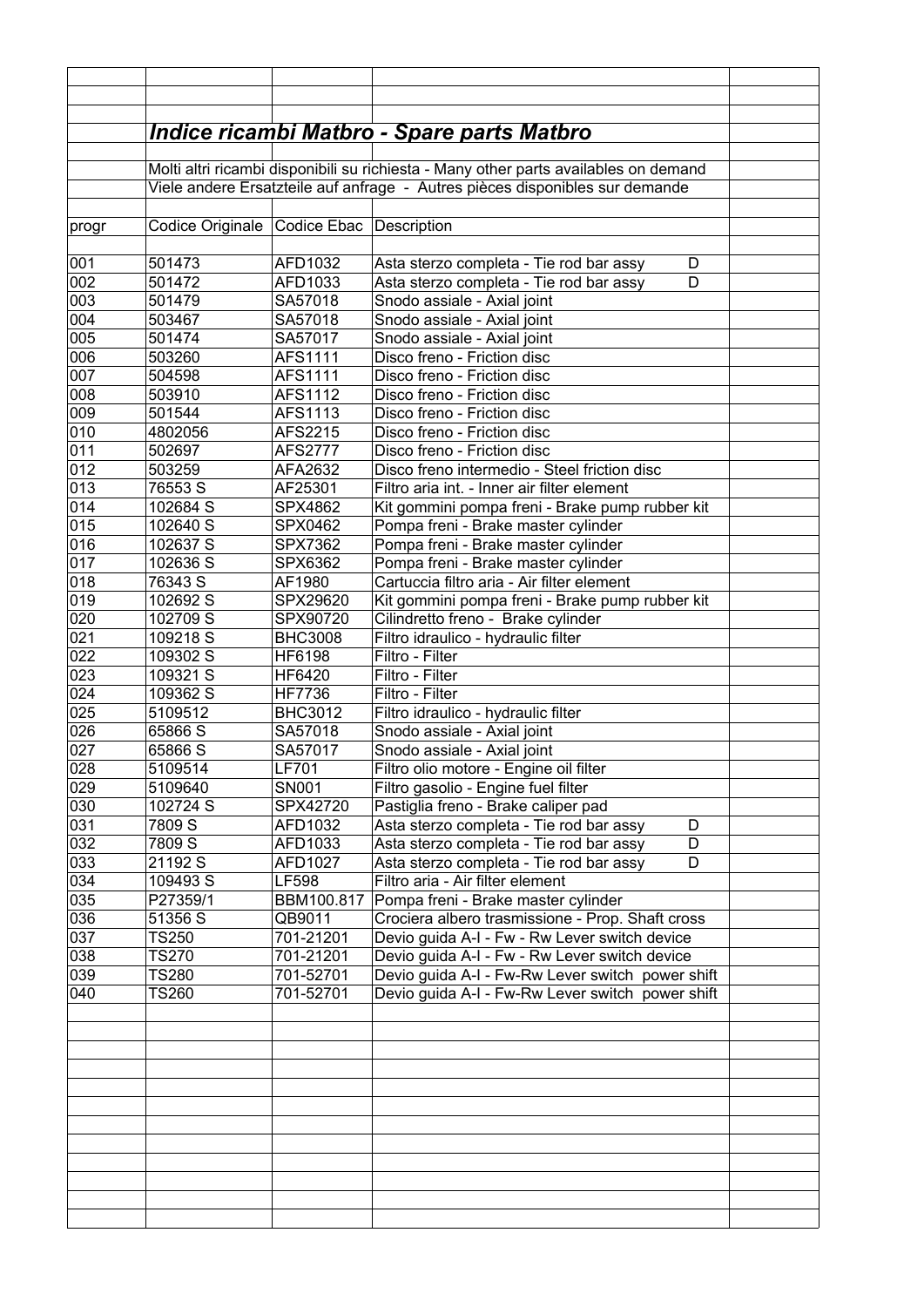| <b>RICAMBI</b><br><b>EBAC</b> | Ricambi Matbro | <b>Spare parts Matbro</b> |  |
|-------------------------------|----------------|---------------------------|--|
|                               |                |                           |  |



| Ebac code |  | Description           |
|-----------|--|-----------------------|
| SPX73612  |  | Brake master cylinder |
|           |  |                       |
|           |  |                       |
|           |  |                       |



| Ebac code | Description           |
|-----------|-----------------------|
| SPX102709 | Clutch slave cylinder |
| BF100.02  |                       |
|           | Pag 01                |

*Ricambi EBAC Via M. Buonarroti N° 11 - 42023 - Cadelbosco Sopra - Reggio Emilia - ITALY* www.ricambiebac.it - info@ricambiebac.it - P.I. 02481240352 - tel/fax +390522917720